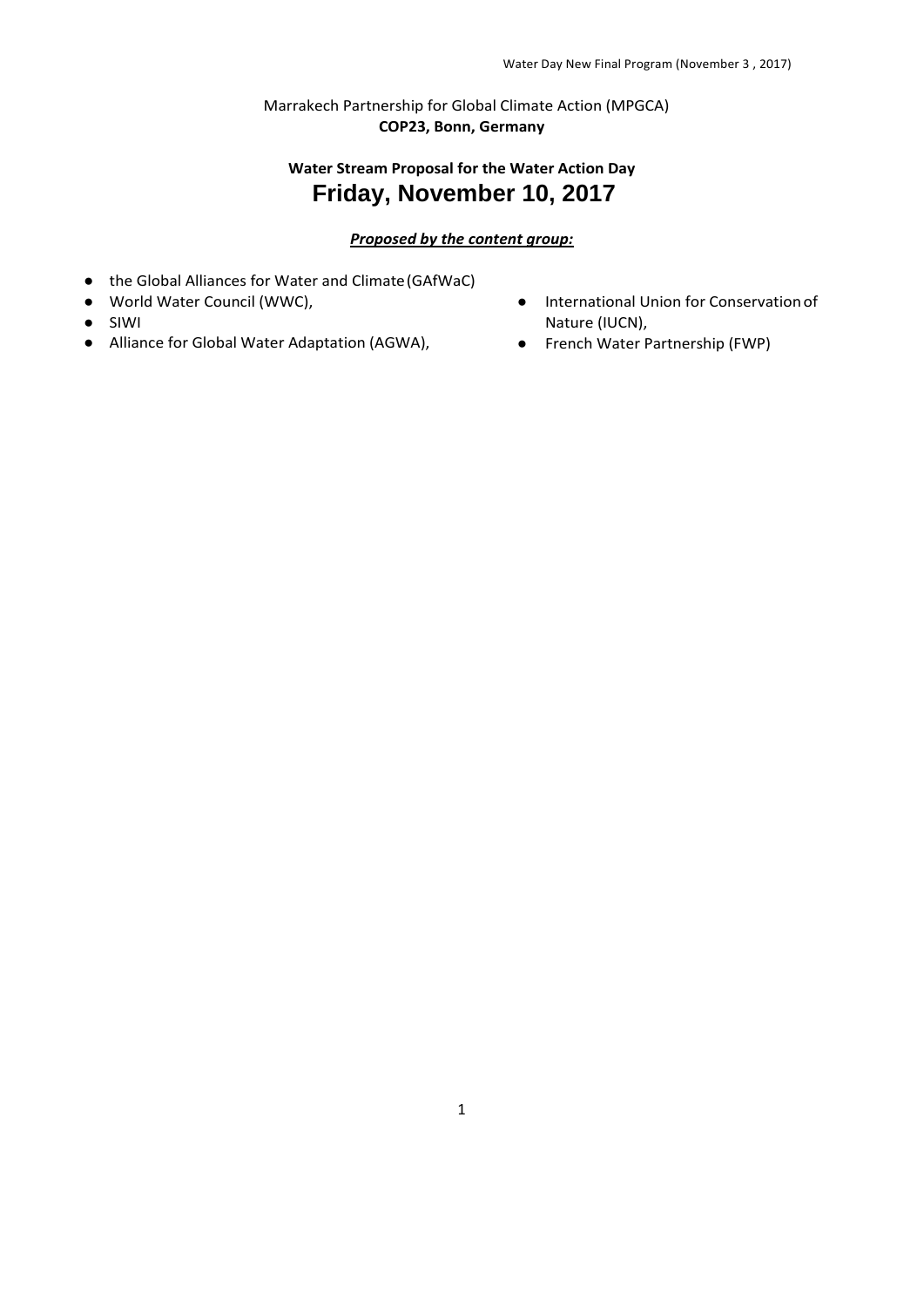#### **WATER ACTION DAY PROGRAM - OVERALL STRUCTURE:**

- **9.00-10.00: Water Press/Media event**
- **10.00-10:30 OPENING (room 2, 300 seats, Davos style)**
- **10:30-12.00 PROGRESS OF CLIMATE AND WATER INITIATIVES (room 2, 300 seats, Davosstyle)**
- **12:00-13:00 LUNCH**
- **13.15-14.45 HIGH LEVEL "WATER DIALOGUE"ONIMPROVING WATER AND CLIMATE FINANCING (Room 7, 50 seats around the table, +100 in the 2nd circle)**
- **15:00-16:30:ONE ROUND OF THREE PARALLEL SESSIONS ALL FOCUSINGON ACHIEVEMENTS AND LINKAGE OF THE GCA AND THE NDCS**

| Session 1.                    | Session 2.                       | Session 3.                            |
|-------------------------------|----------------------------------|---------------------------------------|
| Water knowledge to respond to | Water for urban resilience       | Water for sustainable agriculture and |
| climate uncertainty           |                                  | food security                         |
| (room 10, 150 seats)          | (room 2, 300 seats, Davos style) | (room 1, 150 seats)                   |

# ● **16:45-18:15: CLOSING PLENARY: WRAP UP, PERSPECTIVES AND END OF THE WATER ACTION DAY**

**(room 2, 300 seats, Davos style)**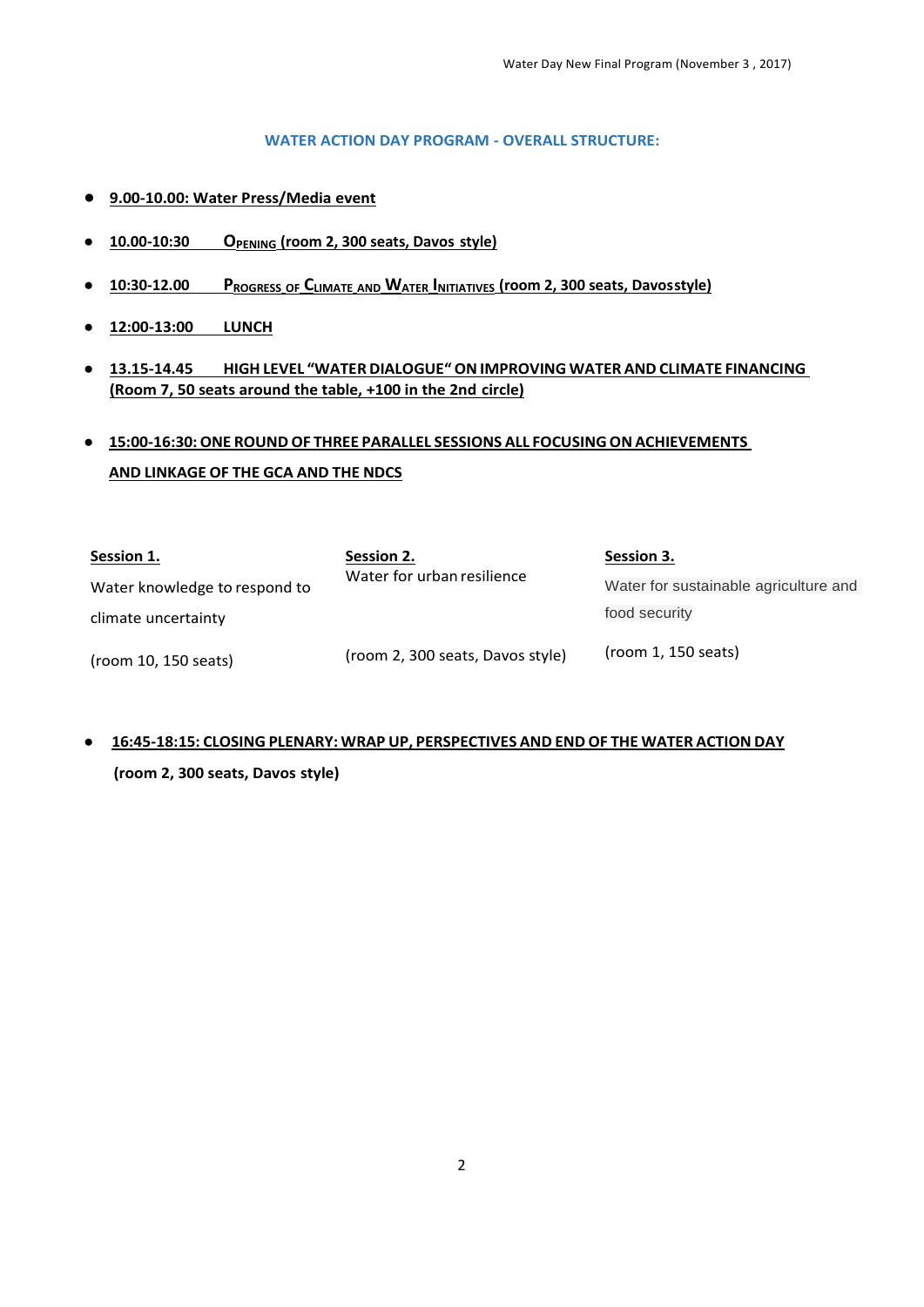#### **WATER ACTION DAY PROGRAM - DETAILED STRUCTURE:**

## ● **10:00-10:30: OPENING PLENARY -** *Coordinator:* **Water content group - Room 2**

## **Moderator: Maggie White, Manager International Policies, SIWI, and co-Chair, AGWA**

#### **Speakers:**

- Inia Seruiratu, Minister for Agriculture, Rural & Maritime Development, and National Disaster Management, Fiji Climate Champion (tbc)
- H.E Charafat Afailal, State Secretary of Water, Kingdom of Morocco
- Gian Luca Galletti, Minister of the Environment, Land and Sea, Italy
- Eva Svedling, State Secretary to the Minister for International Development, Cooperation and Climate, Sweden
- Ingrid-Gabriela Hoven Director-General of the Department for Global issues sector policies and programmes of the Federal Ministry for Economic Cooperation and Development (BMZ)
- Virginie Dumoulin, Director General, European and International Affairs, Ministry of Ecological and Inclusive Transition, France

## ● **10:30-12:00: PLENARY SESSION ON PROGRESS OF CLIMATE & WATER INITIATIVES - ROOM 2**

## **Reporting on flagship initiatives and their progress:**

## **Segment on the Global Alliances for Water and Climate (GAfWaC)**,

moderated by Jean Francois Donzier, INBO for GAfWaC:

## • **Moderator : Mr. Jean Francois Donzier, for GAfWaC**

- Basin Alliance of the "Paris Pact", by Mr. Roberto Ramirez de la Parra, INBO World President (Director General, Mexican Water Agency -CONAGUA), for Basin Paris Pact
- Business Alliance, by Mr. Jason Morrison, CEO Water Mandate and Mr. Bertrand Camus Deputy Director General of SUEZ Water Europe, for BAFWAC
- Megacities Alliance, by Mr. Jean Didier Berthault, Representing Greater Paris authorities, Vice President SIAAP for the Megacity alliance
- Desalination Alliance, by Mrs. Fatima Al Suwaidi , Secretary of the Global Clean Water Desalination Alliance, Global Clean Water Desalination Alliance
- − The Global network of pilot basin working on climate change adaptation, by Mr. Sergiusz Ludwiczak, Deputy Director of Environment Division, UNECE
- − #ClimateIsWater, by Mr. Loïc Fauchon, Honorary President, World Water Council
- − the "International Network of Parliamentarians for Water", by Ms. Sophie Auconie, Cercle Français de l'eau
- − Blue Book publication (Safaa ou Ziad)
- − « Water for Africa » Initiative launched at CoP22 by 17 African water ministers, by ADB -
- − The Global Framework on Water Scarcity in Agriculture in a Changing Climate, by Ms. Mariet Verhoef-Cohen, President of Women for Water Partnership, Vice Chair for Global Framework on Water Scarcity in Agriculture in a Changing Climate
- − Youth initiatives by Ms. Hannane Sellali, International Secretariat for Water, Youth and Water and Climate Initiative & Asma Bachik, President of the World Youth Parliament for water.

## **Ceremony on Nature Based Solutions declaration :**

**(Including the first signatories**: Gian Luca Galletti, Environment Minister, Italy, Jean-François Donzier, GS GAFWAC and Jean Launay, FWP President)

## • **12:00-13:00: LUNCH**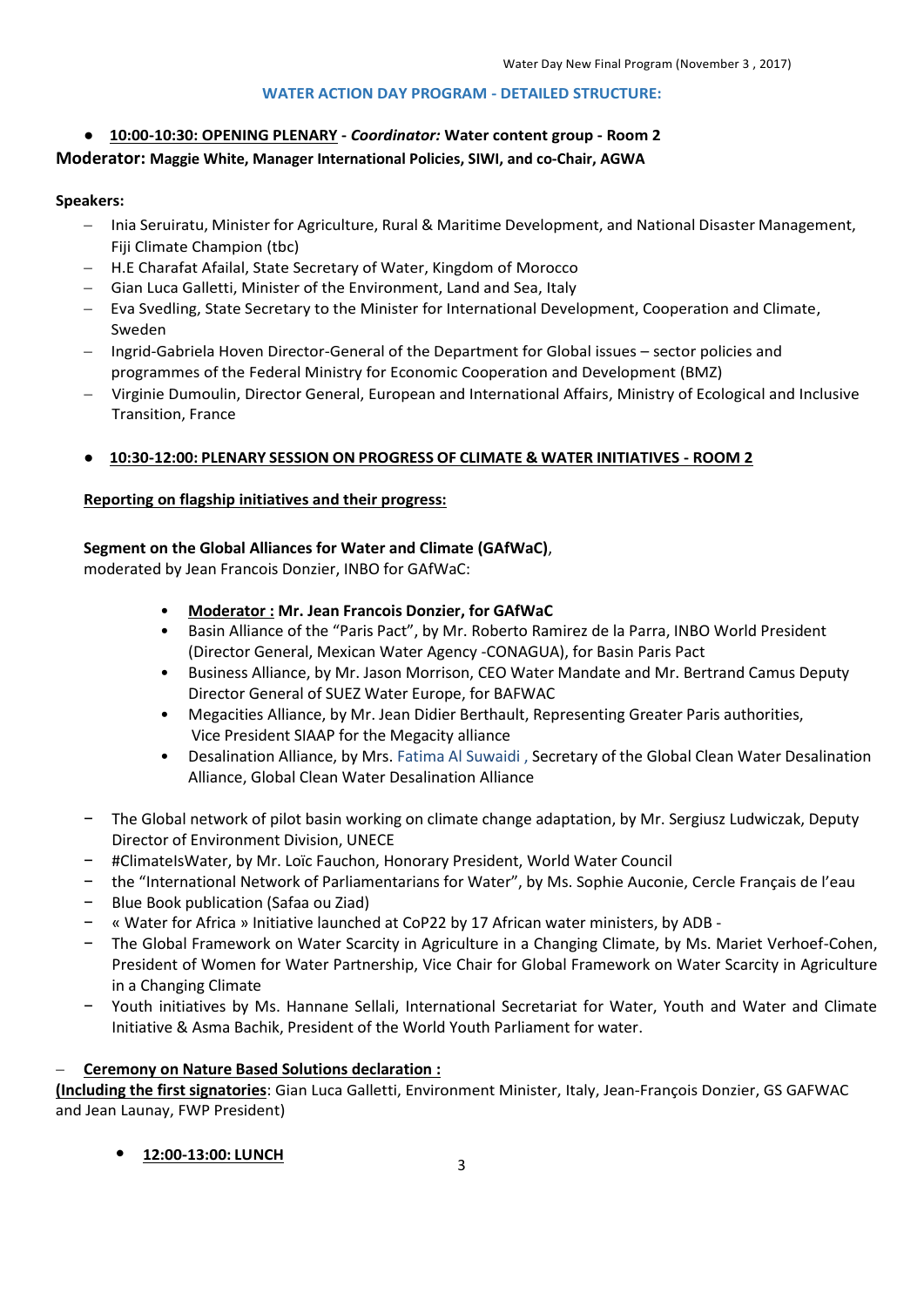- **13:15-14:45 : HIGH LEVEL "WATER DIALOGUE " ON IMPROVING WATER AND CLIMATE FINANCING**
- **ROOM 7**

## **Moderator: Torgny Holmgren, Executive Director, Stockholm International Water Institute and Mr. Eric Tardieu, Technical Secretary, INBO**

## **Speakers:**

- − Mayor Lionel Johnson of St. Gabriel, Louisiana, Co-Chair of the Mississippi River Cities and Towns Initiative (MRCTI)
- − Mr. Hamed Diane Semega, High Commissioner, Organization for the Development of the Senegal River Vasin (OMVS)
- − Ms. Judith Enaw, Secretary General, International Commission of the Congo-Oubangui-Sangha (CICOS)
- − Ms. Tracy Molefi, Co-Chair of the Okavango River Basin Water Commission (OKACOM)
- − Mr. Henk Ovink, Ambassador and Special Envoy for Climate for the Netherlands, Sherpa of High Level Panel on Water and Representative of OECD-WWC-Netherlands Roundtable on Financing
- − John Matthews, coordinator, AGWA
- − Danielle Gaillard Picher, Director of Policy and Programs, World Water Council
- − Dr. Oyun Sanjaasuren, Chair of GWP
- − Stephanie Lyons, WaterAid
- − Justine Leigh-Bell, CBI- tbc
- − Nathanial Matthews, Program Director, Global Resilience Partnership (GRP)
- − Ms. Cate Lamb, Head of Water, CDP-tbc
- − Miguel Garcia-Herraiz, Deputy Secretary General, Union for the Mediterranean (UfM)
- − Mr. Carlos de Freitas, Global City Fund
- − Mr. Djamel Latrech, Head of Project, Sahara and Sahel Observatory (OSS)
- − Giancarlo Gusmaroli, Technical Director, Italian Center for River Restoration (CIRF)

Representatives of ministries, among the following:

- Dr. Steffi Richter, Party Expert Advisor, Federal Ministry for the Environment, Nature Conservation, Building and Nuclear Safety (BMUB), Division KI II 6, International Climate Policy
- Franz Marré, Head of Division, Water, Urban Development and Mobility, Federal Ministry for Economic Cooperation and Development (BMZ)
- M. Abdeslam ZIYAD, Directeur de la Recherche et de la Planification de l'Eau, Morocco
- M. Eng. Wael Elayyan, Director of Finance and Donor Relations, Ministry of Water and Irrigation, Jordan

Representatives of financial institutions, donors, bi or multi-lateral banks:

- − Mr. Jean-Luc François, Director, Department of Ecological Transition and Natural Resources, French Development Agency, AFD
- − Mr. Alastair Morrison, Senior Water Sector Specialist, GCF
- James Dominic Edward Close, Director, Climate Change Group, World Bank
- − Mr. Osward Mulenga Chanda, Manager, Water and Sanitation Department, AfDB
- − Xianfu Lu, Climate Change Specialist, Asian Development Bank (ADB)
- − Monica Scatasta, Head of Environment, Climate and Social Policy, European Investment Bank (EIB)
- − Klaus Gihr, Head of Division, Sector Policy Unit, Urban Development and Natural Resources, KfW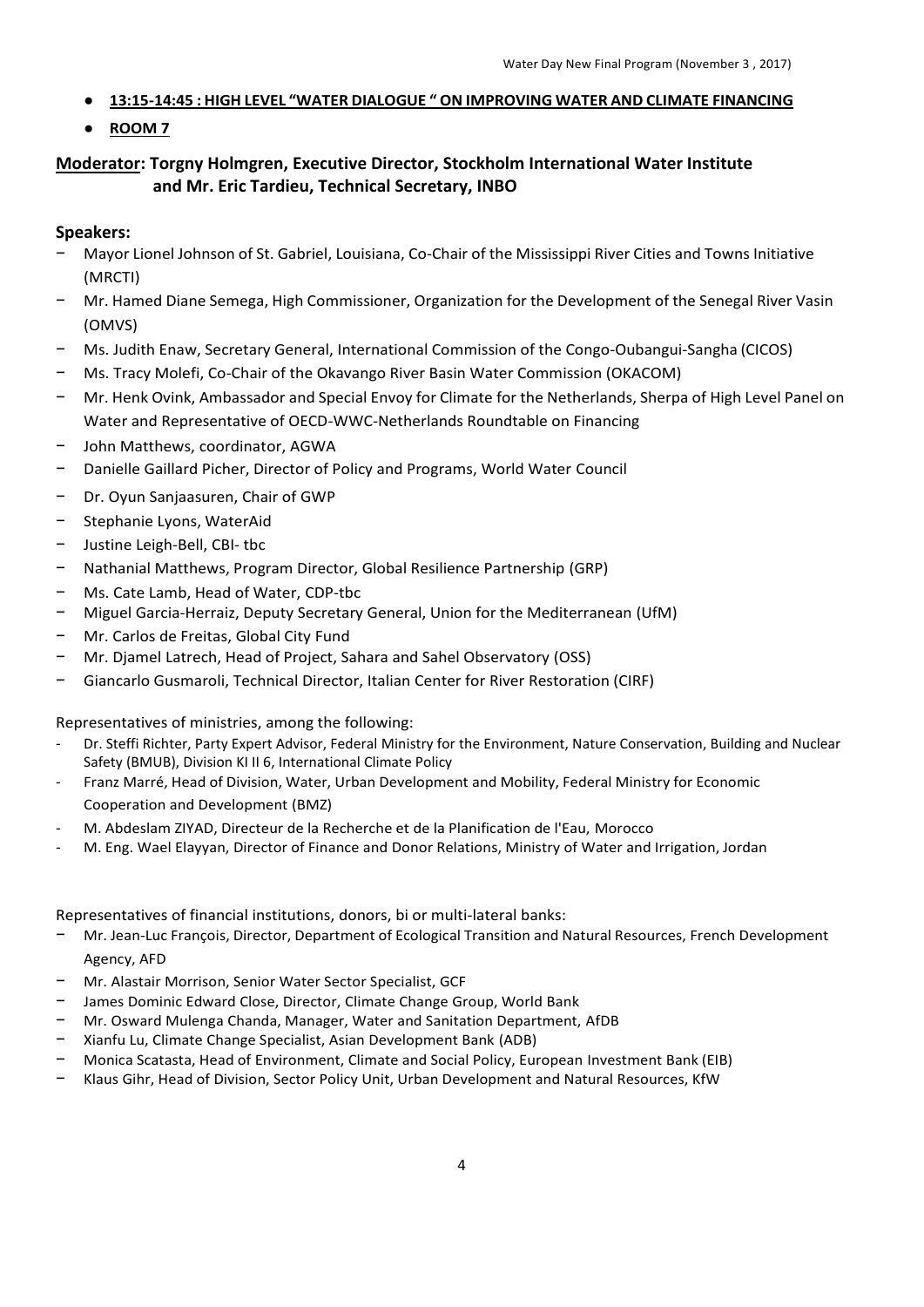# ● **15:00-16:30ONE ROUNDOF THREE PARALLEL SESSIONS ALL FOCUSINGON ACHIEVEMENTS AND LINKAGE OF THE GCA AND THE NDCS**

| Session 1.                    | Session 2.                       | Session 3.                        |
|-------------------------------|----------------------------------|-----------------------------------|
| Water knowledge to respond to | Water for urban resilience       | Water for sustainable agriculture |
| climate uncertainty           |                                  | and food security                 |
| (room 10, 150 seats)          | (room 2, 300 seats, Davos style) | (room 1, 150 seats)               |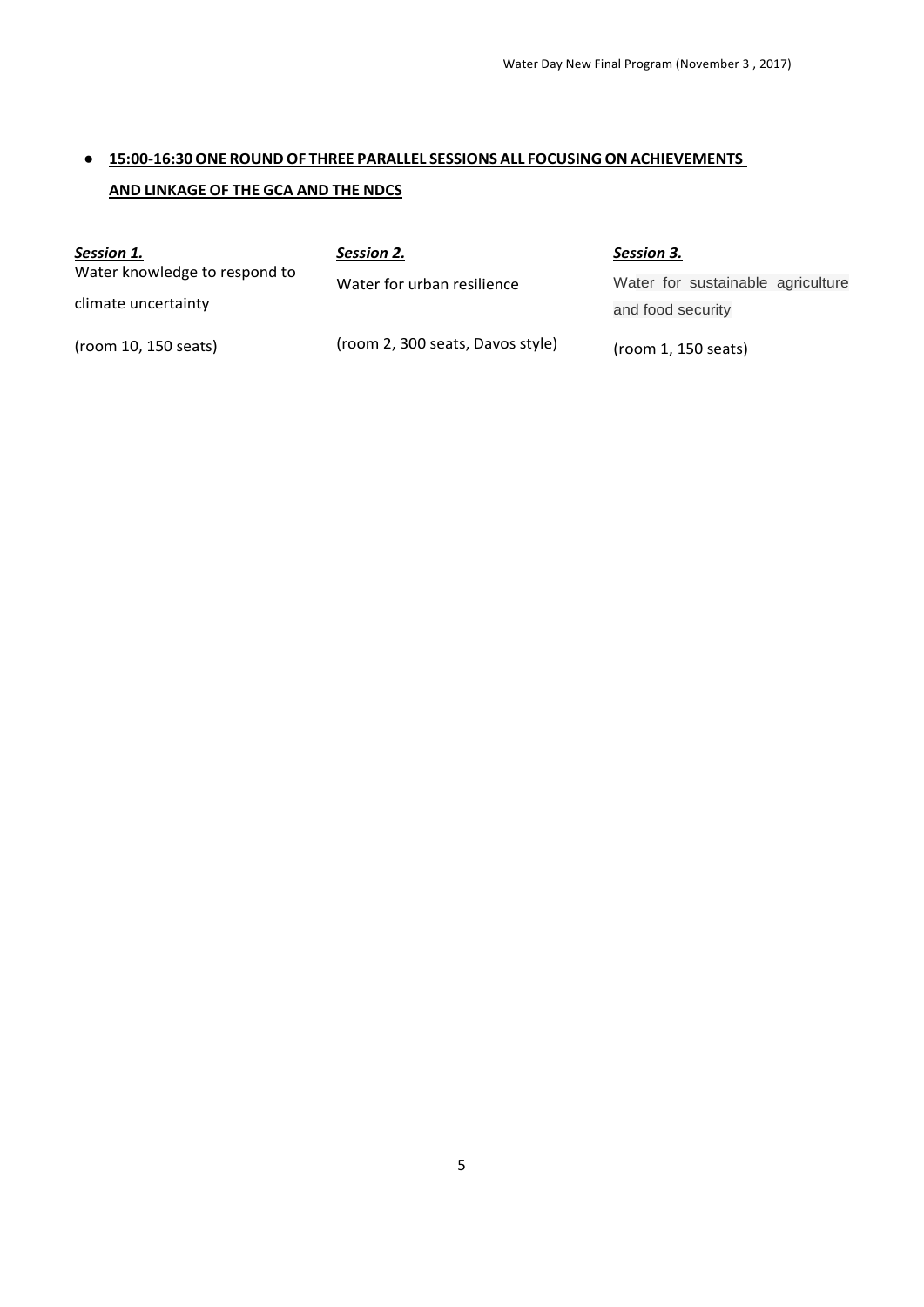# **Parallel Session 1. Water knowledge to respond to climate uncertainty**

## **Moderators: Mr. Jean-François Donzier, Secretary, GAfWaC and Ms. Ulrike Pokorski da Cunha, Head of Sustainable Water Policy Programme and Programme Director of Sanitation for Millions, GIZ, Germany**

## **ROOM 10**

## **Speakers:**

- 1. Ms. Blanca JIMENEZ-CISNEROS, Director of the Water Sciences Division and Secretary of the IHP,UNESCO
- 2. Johannes Cullmann, Director, Climate and Water Department, WMO
- 3. Mr. Willem Schreurs, Secretary General, International Meuse Commission
- 4. Ms. Laila Misane, Hydraulic Basin Agency of the Sébou, Morocco
- 5. John Matthews, coordinator AGWA
- 6. Betsy Otto, Director, Global Water Department, WRI
- 7. Stéphane AVER, CEO AAQIUS
- 8. Sonja Koeppel, UNECE
- 9. Gerald Miles, Vice President for Global Development, Rare
- 10. Arnauld Adjagodo, Programme Manager, National Water Partnership, Benin
- 11. H.E. Patrick Suckling, Ambassador for the Environment, Australia
- 12. Mr. Fadi Comair, Ministry of Water and Energy, Lebanon
- 13. Mr. Lamine Ndiaye, Director for environment, Organization for the Development of the
- 14. Senegal river basin (OMVS)
- 15. Mr. Georges GULEMVUGA, Water Resources Director, International Commission for Congo-Ubangui-Sangha
- 16. Mr. Victor Alcocer Yamanaka, CONAGUA
- 17. Mr. Jason Morrison, UN CEO Water Mandate
- 18. Dr. Toupta Boguena, Executive Secretary of the Niger Basin Authority
- 19. Ms. Martine Rohn-Brossard, President, International Commission for the Protection of the Rhine (ICPR)
- 20. Dr. Julien Harou, University of Manchester
- 21. Ms. Hina Lotia, LEAD Pakistan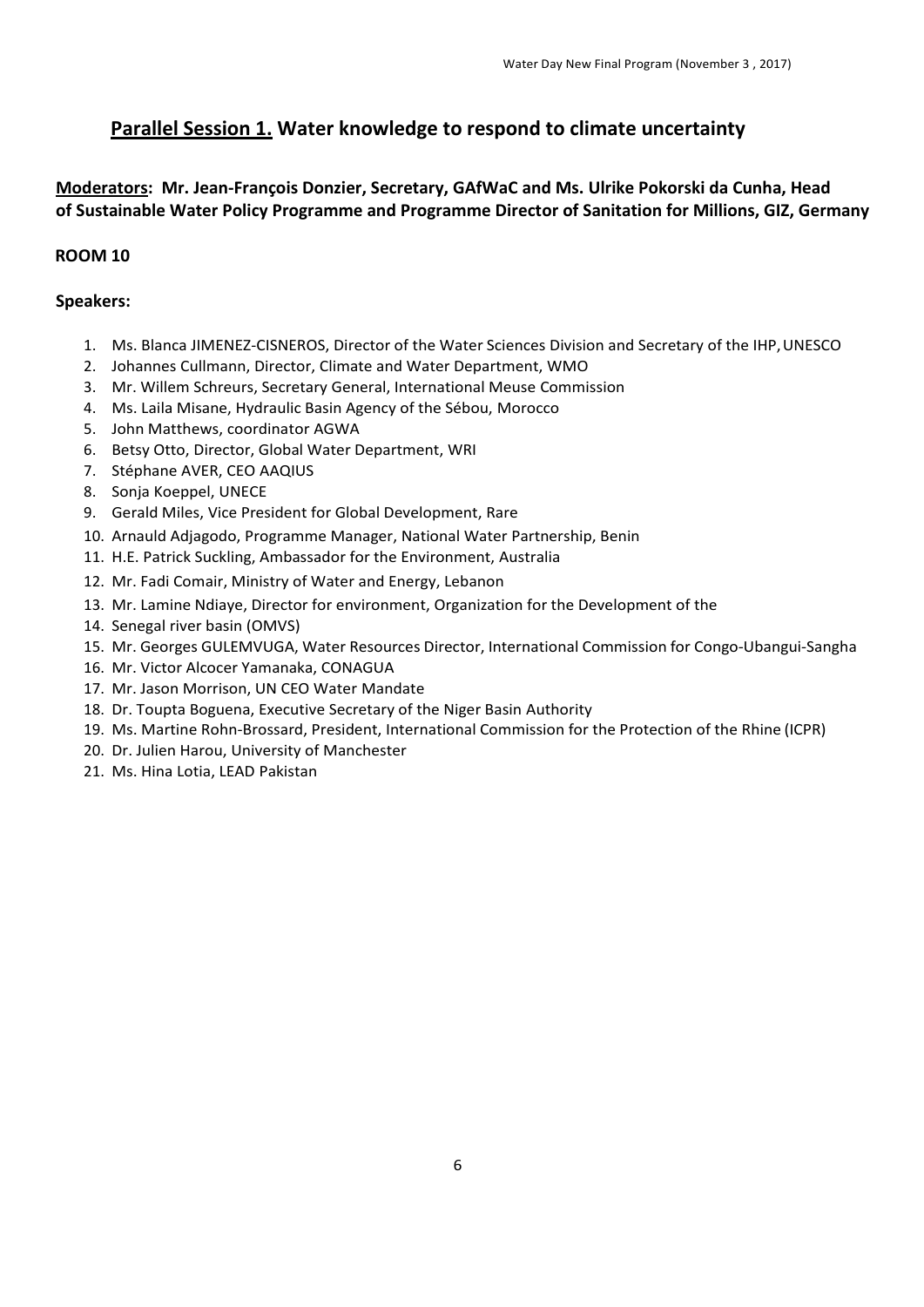# **Parallel Session 2. Water for urban resilience**

## **Moderator: Ms. Aziza Akhmouch, Acting Head of Division, Cities, Urban Policies and Sustainable Development, Centre for Entrepreneurship, SMEs, Local Development and Tourism, OECD**

## **ROOM 2**

## **Speakers:**

- 1. Ms. Katarina Luhr, Vice Mayor of Environment, City of Stockholm
- 2. Ms. Patricia Blanc, General Director, Seine Normandie Water Basin Agency, France
- 3. Mr. Jean Didier Berthault, Representing Greater Paris authorities, Vice President SIAAP for the Megacity alliance
- 4. Mr. Roberto Ramirez de la Parra, Director General, Mexican Water Agency (CONAGUA), INBO World President
- 5. Mr. Willi Kamm, Mayor of the City of Tuttlingen, Germany
- 6. Mr. Bertrand Camus, Deputy Director General of SUEZ Water Europe, Director General of SUEZ WaterFrance
- 7. Ms. Cathy Oke, Councilor, Melbourne city, Australia
- 8. Ms. Kobie Brand, Regional Director, ICLEI Africa
- 9. Mr. Franz Marré, Head of Division Water, Urban Development, Mobility, BMZ
- 10. Mr. Stefan Reuter, Executive Director, BORDA, Germany
- 11. M. Mark Fletcher, Director of Global Water, ARUP
- 12. Mr. David Stevens, Senior Programme Officer, United Nations Office for Disaster Risk Reduction (UNISDR)
- 13. Mr. Cees van de Guchte, Deltares, Netherlands
- 14. Ms. Cate Lamb, Head of Water Security, CDP, England
- 15. Mr. Paulo Salles, President, ADASA
- 16. Ms. Fatimetou Abdel Malick, Mayor, Tevragh-Zeina, Mauritania
- 17. Mayor Frank Klipsch of Davenport, Indiana, Co-Chair of the Mississippi River Cities and Towns Initiative (MRCTI)
- 18. Mrs. Fatima Al Suwaidi , Secretary of the Global Clean Water Desalination Alliance.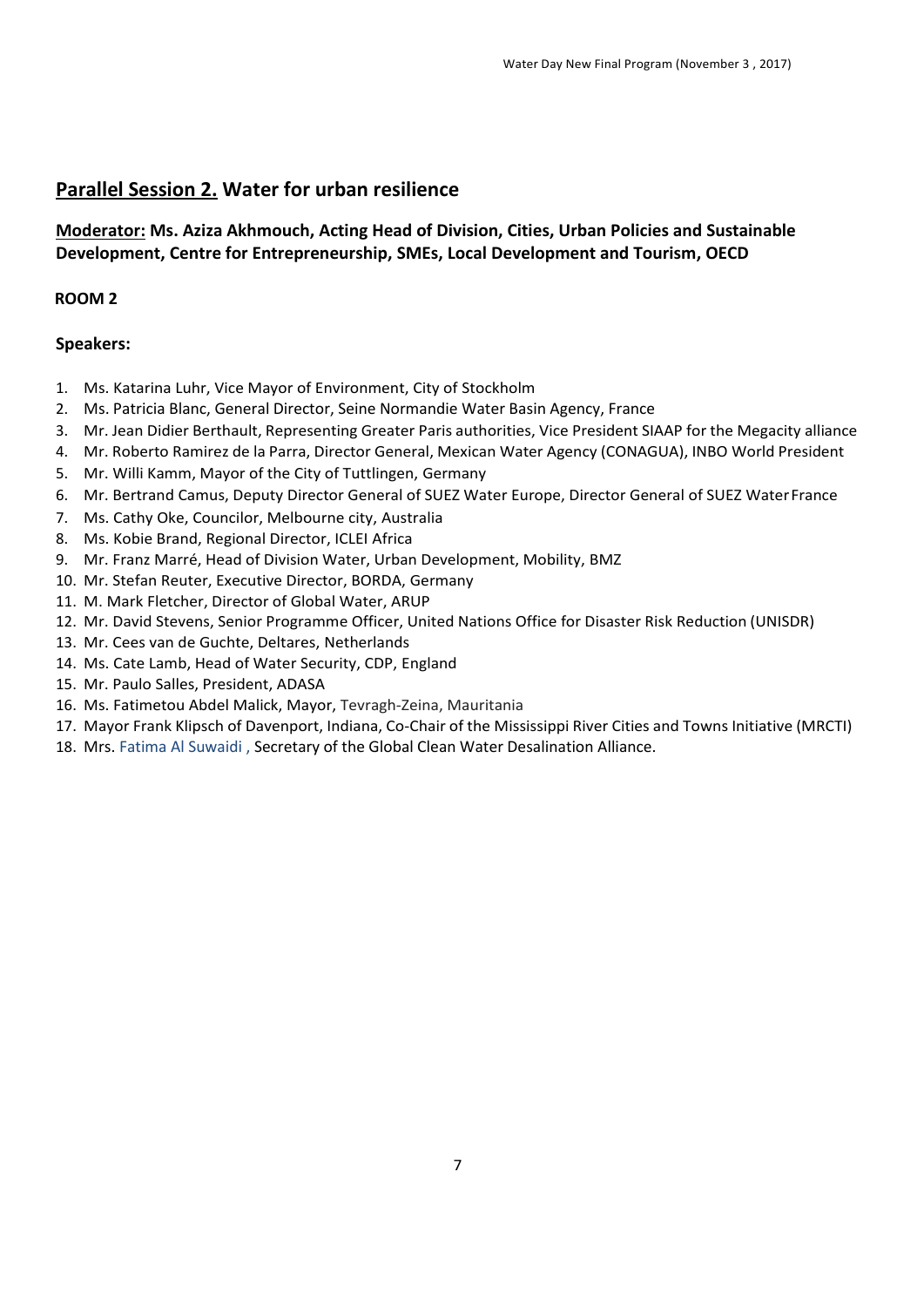# **Parallel Session 3. Water for sustainable agriculture and food security**

## **Moderator: James Dalton, Acting Director, Global Water Initiatives, IUCN**

## **ROOM 1**

#### **Speakers:**

Keynotes:

- Ms. Nthopayizi Rebecca Mphande, young farmer, Zambia (nominated by FAO)
- Dr. German Jeub, Director General 6, EU Policies, International Cooperation, and Fisheries, BMEL Germany
- Olcay Unver, Deputy Director of Land and Water Division, FAO
- Jane Madgwick, Wetlands International

Panel #1:

- Mayor Lionel Johnson of St. Gabriel, Louisiana, Co-Chair of the Mississippi River Cities and Towns Initiative (MRCTI)
- Mr. Lupercio Ziroldo Antonio, Permanent technical secretary, Latin American Network of Basin Organizations (LANBO)
- Tatiana Fedotova, Director, Water, WBCSD
- Guillaume Benoit, CGAAER, French Ministry of Agriculture
- Ms. Peggy Pascal, Action Against Hunger (ACF)
- $-$  Representative, Walmart (tbc)

Panel #2:

- Ms. Jehanne Fabre, Global Nature & Director at Danone
- Richard Damania, Global Lead Economist, Water Group, World Bank
- Tobias Salathe, Ramsar Convention
- Cristina Rumbaitis del Rio, ACT
- Representative of AAA alliance Adaptation Agriculture Africa Morocco (tbc)
- Adriana Petcu, Secretary of State of the Ministry of Waters and Forests, Romania